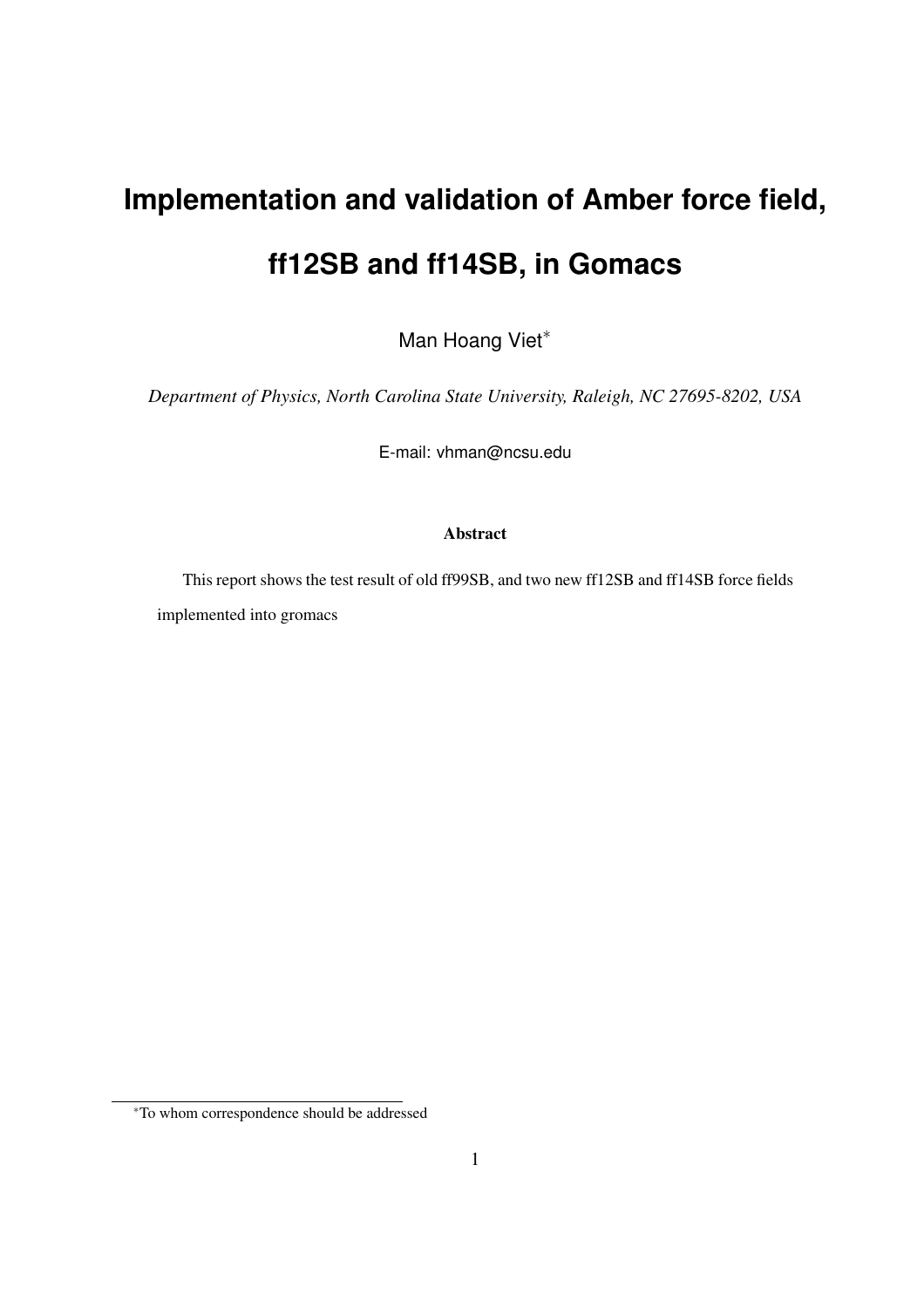## Methods

The twenty tripeptides (each tripeptide contains three residues of a specific amino acid type) of twenty amino acids and eight trinucleotides (each trinucleotide contains three reisdues of a specific nucleic, DA, DC, DG, DT, RA, RC, RG or RU) were generated by Amber14 and undergone 1 ns simulations in tip3p explicit solvent with ff12SB and ff14SB force fields. From the last 500 ps of 1 ns simulation of each force field, 50 conformations of the models (tripeptides and trinucleotides) were taken. Therefore, for each model, there are 100 different structures which will be used for single-point simulations in AMBER14 (pmemd) and GROMACS-4.5.5 for checking energy differences.

## Results

| Table 1: The energy differences $(\%)$ of the simulations with the amber force fields in AMBER and |  |  |  |
|----------------------------------------------------------------------------------------------------|--|--|--|
| GROMACS.                                                                                           |  |  |  |

| Error $(\% )$         | ff99  | ff99SB |         | ff12SB |         | ff14SB |         |
|-----------------------|-------|--------|---------|--------|---------|--------|---------|
|                       | Amino | Amino  | Nucleic | Amino  | Nucleic | Amino  | Nucleic |
| <b>BOND</b>           | 0.003 | 0.003  | 0.002   | 0.003  | 0.002   | 0.003  | 0.002   |
| <b>ANGLE</b>          | 0.001 | 0.001  | 0.001   | 0.001  | 0.001   | 0.001  | 0.001   |
| DIHEDRAL              | 0.139 | 0.134  | 0.000   | 0.085  | 0.003   | 0.107  | 0.003   |
| $1-4vdW$              | 0.001 | 0.001  | 0.001   | 0.001  | 0.001   | 0.001  | 0.001   |
| $1-4QQ$               | 0.001 | 0.001  | 0.001   | 0.001  | 0.001   | 0.001  | 0.001   |
| vdW                   | 0.001 | 0.001  | 0.000   | 0.001  | 0.000   | 0.001  | 0.000   |
| QQ                    | 0.004 | 0.001  | 0.004   | 0.004  | 0.004   | 0.004  | 0.004   |
| <b>Total Potetial</b> | 0.204 | 0.152  | 0.004   | 0.149  | 0.005   | 0.143  | 0.005   |